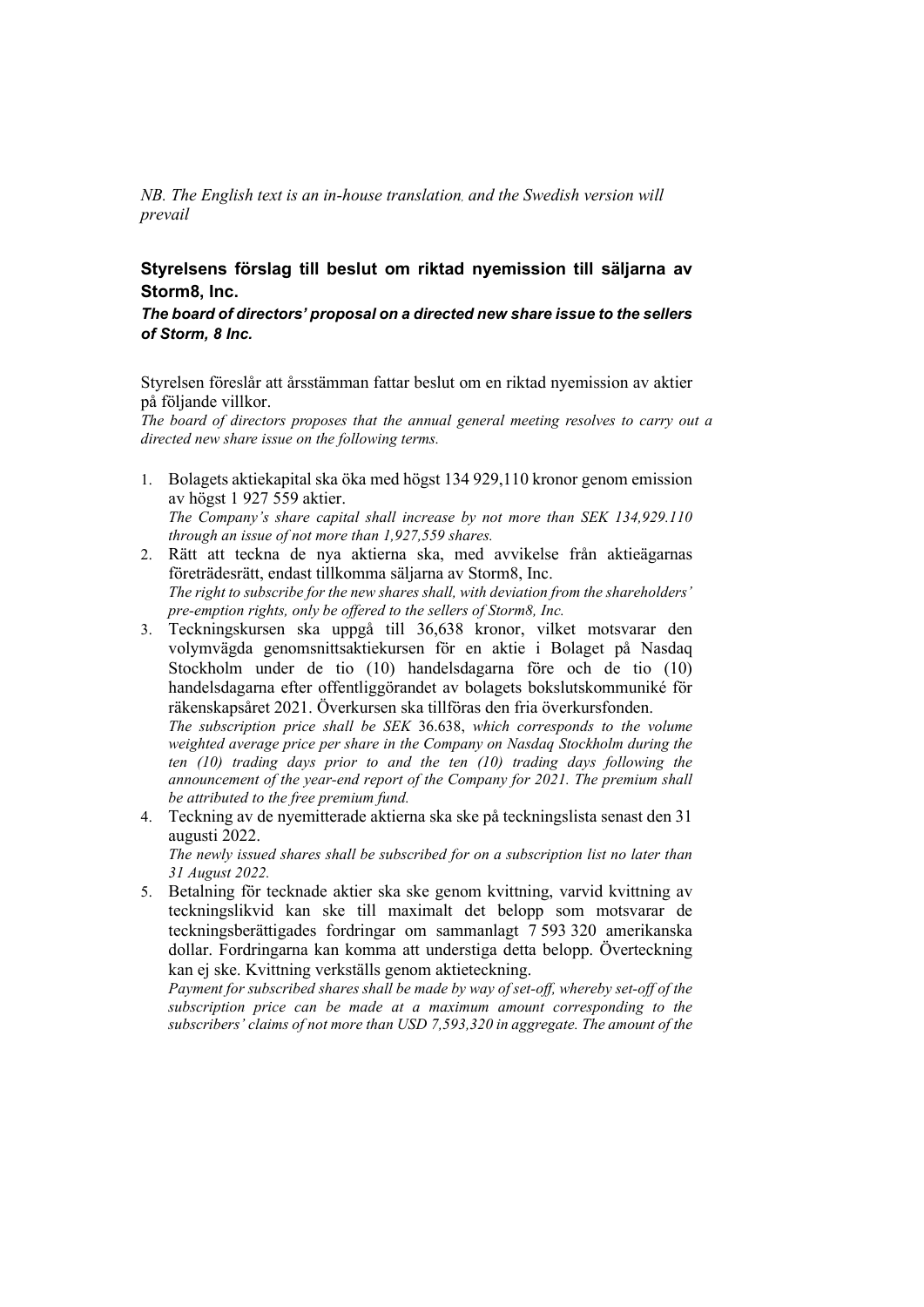*claims may be lower. Over-subscription is not possible. Set-off is completed through subscription.* 

- 6. Styrelsen äger rätt att förlänga teckningstiden och tiden för betalning. *The board of directors shall be entitled to extend the subscription period and the time for payment.*
- 7. De nya aktierna berättigar till utdelning första gången på den avstämningsdag som infaller närmast efter det att nyemissionen har registrerats hos Bolagsverket och aktierna införts i aktieboken hos Euroclear AB.

*The new shares shall be entitled to dividend as from the first record day for dividend after the newly issued shares have been registered with the Swedish Companies Registration Office and the shares have been recorded in the share register kept by Euroclear Sweden AB.* 

8. Styrelsen bemyndigas att vidta de smärre justeringar som kan behövas i samband med registrering av beslutet hos Bolagsverket eller Euroclear Sweden AB.

*The board of directors shall be authorized to make any formal adjustments that may be required in connection with registration of the resolution with the Swedish Companies Registration Office or Euroclear Sweden AB.* 

Rätt till teckning av de nyemitterade aktierna ska tillkomma följande personer. *The right to subscribe for the newly issued shares shall accrue to the following persons.* 

| Fordringsägare<br><b>Creditor</b>                                                                   | <b>Maximal fordran (USD)</b><br><b>Maximal claim (USD)</b> | <b>Maximalt belopp att</b><br>kvitta (USD)<br><b>Maximal amount to set off</b><br>(USD) |
|-----------------------------------------------------------------------------------------------------|------------------------------------------------------------|-----------------------------------------------------------------------------------------|
| Man-Hay "Perry" Tam                                                                                 | 3 243 405                                                  | 3 243 405                                                                               |
| Laura Hoi Sze Yip                                                                                   | 224 417                                                    | 224 417                                                                                 |
| Chak Ming Li                                                                                        | 1 3 8 5 2 9 8                                              | 1 3 8 5 2 9 8                                                                           |
| Man-Hay Tam Grantor<br><b>Retained Annuity Trust</b><br>U/T/A                                       | 191418                                                     | 191418                                                                                  |
| Laura Yip Grantor Retained<br>Annuity Trust U/T/A                                                   | 191418                                                     | 191418                                                                                  |
| WILLIAM SIU, as Trustee<br>of the TEAM KUMA 2018<br><b>GRANTOR RETAINED</b><br><b>ANNUITY TRUST</b> | 1914 166                                                   | 1914 166                                                                                |
| WILLIAM SIU and<br><b>RACHEL NG, as Trustees</b><br>of the TEAM KUMA<br><b>TRUST</b>                | 310 618                                                    | 310618                                                                                  |
| Dominic D'Aleo                                                                                      | 9 3 4 3                                                    | 9 3 4 3                                                                                 |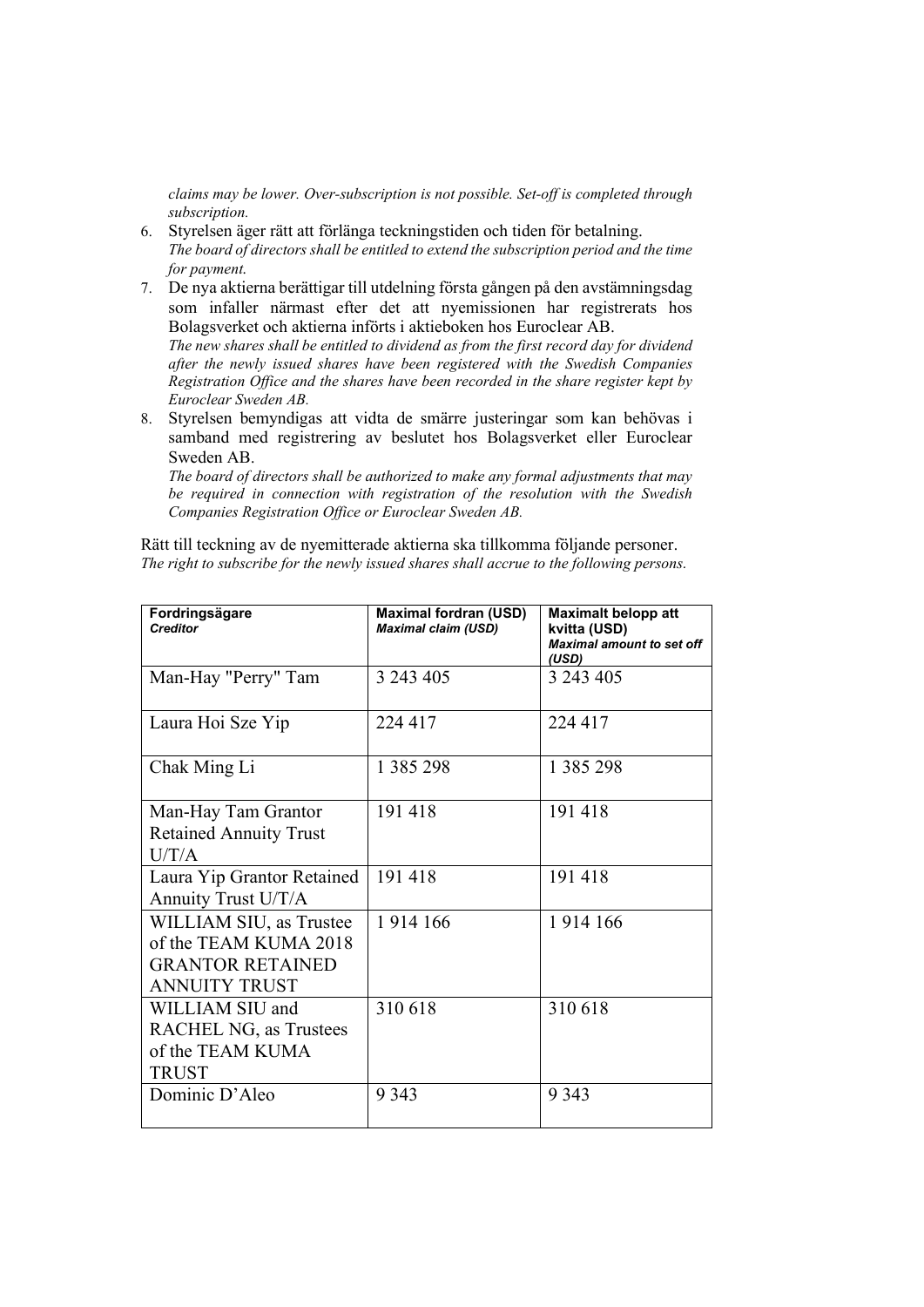| Fordringsägare<br><b>Creditor</b> | <b>Maximal fordran (USD)</b><br><b>Maximal claim (USD)</b> | <b>Maximalt belopp att</b><br>kvitta (USD)<br><b>Maximal amount to set off</b><br>(USD) |
|-----------------------------------|------------------------------------------------------------|-----------------------------------------------------------------------------------------|
| Alexandre Koff                    | 19621                                                      | 19621                                                                                   |
| Nigel Li                          | 7848                                                       | 7848                                                                                    |
| Amber Okamura                     | 234                                                        | 234                                                                                     |
| Paul Virdone                      | 7 0 6 3                                                    | 7 0 6 3                                                                                 |
| Dana Hayes                        | 1 1 7 9                                                    | 1 1 7 9                                                                                 |
| Barbara Izzo                      | 1 5 6 9                                                    | 1 5 6 9                                                                                 |
| Patrick Gong                      | 550                                                        | 550                                                                                     |
| Hui Wang                          | 6847                                                       | 6847                                                                                    |
| Michael Austin                    | 15 907                                                     | 15 907                                                                                  |
| Christopher Carranza              | 273                                                        | 273                                                                                     |
| Derrick Chen                      | 624                                                        | 624                                                                                     |
| <b>Brian Frederick</b>            | 3 1 8 9                                                    | 3 1 8 9                                                                                 |
| Quyou Gu                          | 706                                                        | 706                                                                                     |
| Jingshu Huang                     | 3 2 7 2                                                    | 3 2 7 2                                                                                 |
| Steven Johnson                    | 5 200                                                      | 5 200                                                                                   |
| Christopher Kusaba                | 1 1 4 8                                                    | 1 1 4 8                                                                                 |
| Con Lam                           | 4 4 6 3                                                    | 4 4 6 3                                                                                 |
| Junwoo Lee                        | 6435                                                       | 6435                                                                                    |
| Jia Liu                           | 5 4 9 5                                                    | 5 4 9 5                                                                                 |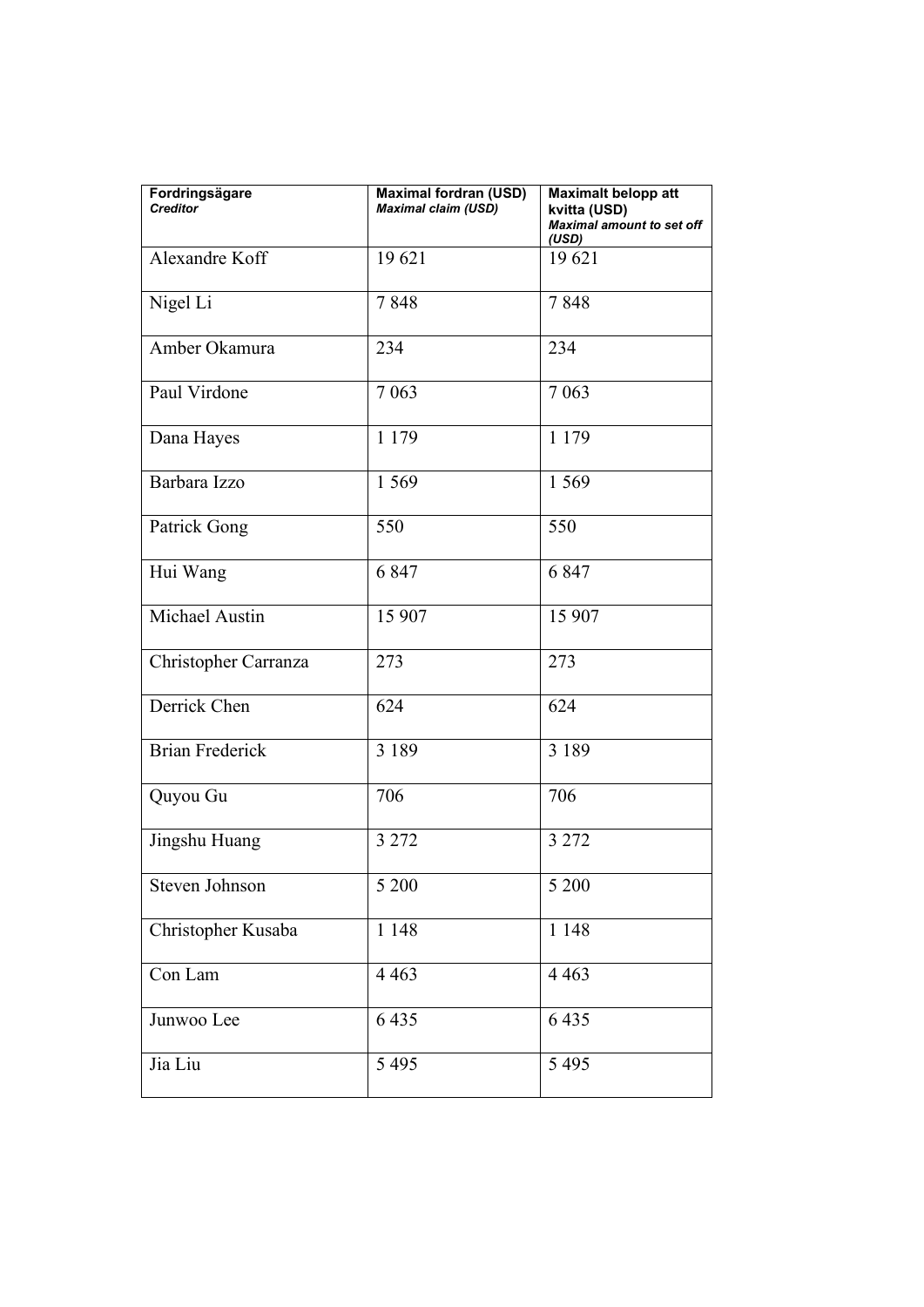| Fordringsägare<br><b>Creditor</b> | <b>Maximal fordran (USD)</b><br><b>Maximal claim (USD)</b> | <b>Maximalt belopp att</b><br>kvitta (USD)<br><b>Maximal amount to set off</b><br>(USD) |
|-----------------------------------|------------------------------------------------------------|-----------------------------------------------------------------------------------------|
| Justin Ng                         | 18858                                                      | 18858                                                                                   |
| <b>Matthew Paden</b>              | 706                                                        | 706                                                                                     |
| Paul Pierre                       | 4 0 0 4                                                    | 4 0 0 4                                                                                 |
| Daniel Scheidegger                | 1 0 0 5                                                    | 1 0 0 5                                                                                 |
| Bhushan Suryavanshi               | 1 0 3 1                                                    | 1 0 3 1                                                                                 |
| Jeffrey Temple                    | 2 2 7 9                                                    | 2 2 7 9                                                                                 |
| James Warren                      | 1768                                                       | 1768                                                                                    |
| Jesse Wood                        | 1963                                                       | 1963                                                                                    |
| <b>Totalt</b><br><b>Total</b>     | 7593320                                                    | 7593320                                                                                 |

Skälet till avvikelsen från aktieägarnas företrädesrätt är att efterleva det aktieöverlåtelseavtal som Bolaget ingått med säljarna av Storm8, Inc.

*The reason for the deviation from the shareholders' pre-emption rights is to fulfil the Company's obligations under the share purchase agreement which the Company has entered into with the sellers of Storm8, Inc.*

Bolagets bedömning är att tilläggsköpeskillingen kommer att uppgå till totalt cirka 27 612 071 amerikanska dollar, varav 25% ska betalas i form av nyemitterade aktier i Bolaget. Det slutliga beloppet är dock förbehållet utfall av revisionen av Storm 8, Inc:s årsredovisning för 2021 samt att säljarna accepterar Bolagets beräkning av tilläggsköpeskillingen. Bolagets styrelse kommer därefter att fastställa det antal aktier som kommer att tilldelas (antalet aktier kan vara lägre, men inte högre, än det antal aktier som anges som det högsta antalet aktier under punkten 1 ovan). Det fastställda antalet emitterade aktier kommer att kommuniceras vid tilldelningstillfället. Baserat på Bolagets beräkning av tilläggsköpeskillingen kommer antalet aktier som tilldelas att uppgå till cirka 1 752 326. För att ge Bolagets styrelse viss flexibilitet vid den slutliga beräkningen av tilläggsköpeskillingen har en emission av ett högsta antal aktier föreslagits (samt att det maximala beloppet av den kvittningsgilla fordran har ökats i motsvarande mån).